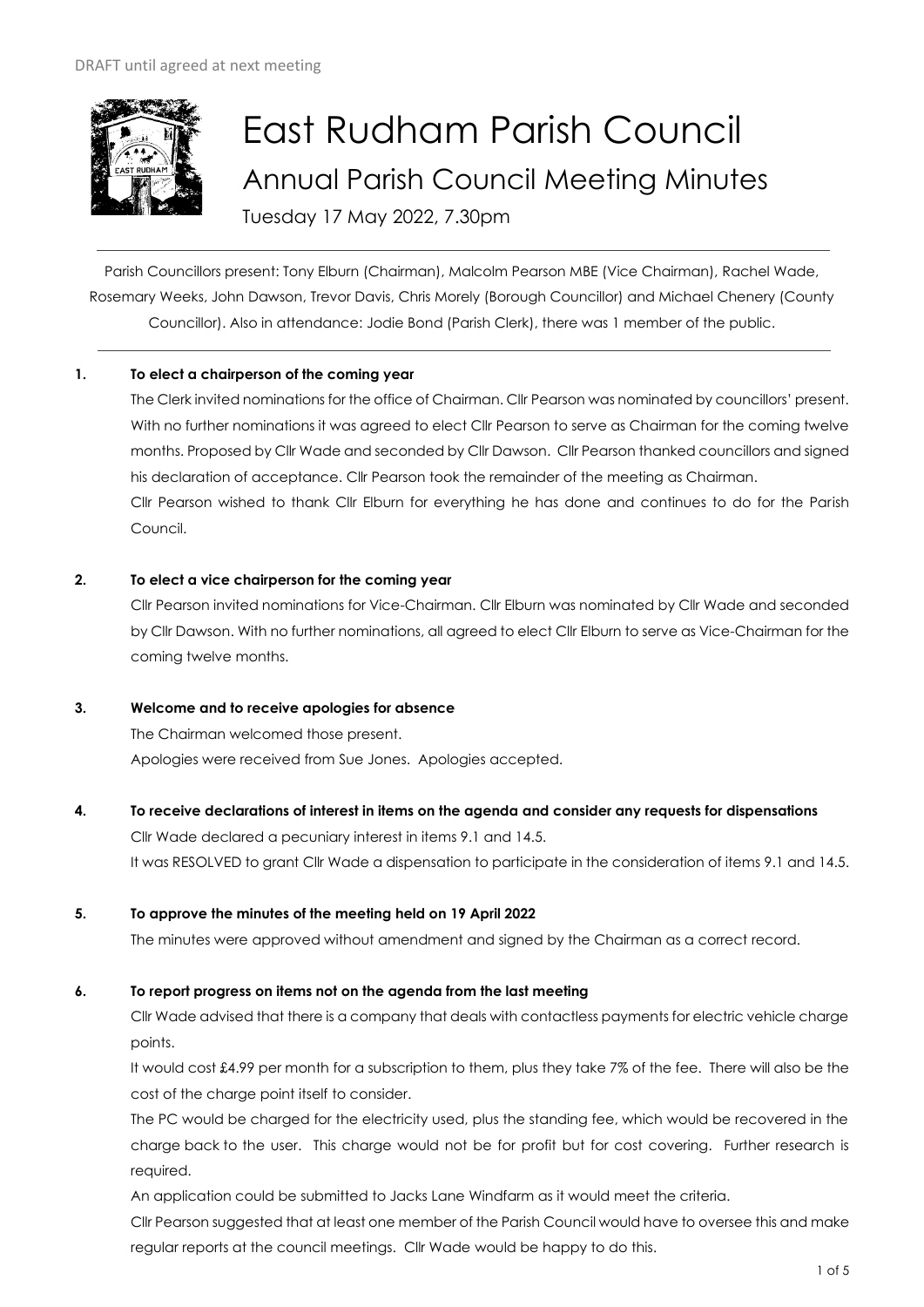It was agreed that a fast charge point would be required and possibly to set a maximum charge time, so that vehicles are not charging for hours at a time. It was suggested that 2 spaces on the car park could be allocated, such as the hatched areas by the post box. Agreed to include this item on the next agenda.

### **7. Open forum for public participation: an opportunity to hear from members of the public**

The member of the public present notified us that the co-ordinator of the Speed Watch team has resigned and could we please update the details on our website. Clerk to action. Cllr Pearson noted that it seems to be going well.

#### **8. To receive updates from council members**

- 8.1 Jack's Lane Windfarm community fund Cllr Pearson proposed that Cllr Davis take over as PC representative on the Committee. Further discussion will continue after this meeting.
- 8.2 SAM2 & Speeding report

#### SAM2 report

Cllr Elburn reported that there is no data this time due to battery failure.

# **9. Open Spaces & Highways Issues**

9.1 Receive an update on the Queens Jubilee Event

Cllr Wade advised that over £1000 has been raised so far with approx. £250 working profit.

The £180 NCF grant has also been received.

Everyone is encouraged to come along to the beacon lighting, community picnic and other events.

The Parish Council contribution of £180 for marquee hire and children's activities will be made to Jane's Coffee Corner. All AGREED.

Cllr Wade also advised that the school are having a Jubilee Celebration on Monday and have invited members of the PC to attend. A request has been made by the school for the children to see the beacon. All AGREED this would be ok under strict supervision.

Cllr Pearson thanked Cllr Wade on behalf of the Parish Council for all her efforts.

Cllr Morley added that he will be giving out Jubilee medals to the school children this Friday, on behalf of the Borough Council.

9.2 Receive update on highways issues and the traffic cones on The Green

Highways refused to paint white lines opposite the gateways due to budget constraints which prevent them from doing this.

It was recommended that a letter was sent to residents of The Green before Highways intervene.

A letter was sent with some suggestions and a request to remove the cones. One homeowner responded as they had spoken to the PC previously about putting chains up.

However, the cost of the chains and the precedent this would set would be too expensive. The homeowners had offered to contribute, but then due to Covid this matter wasn't resolved, and no further contact made at that time.

It was suggested that we could consider small signs along the edge of The Green stating 'Residents access, do not obstruct' or similar. Cllr Elburn will obtain a price for 3 signs for consideration. Clerk to update the homeowner that we are looking into an economic solution and will update further.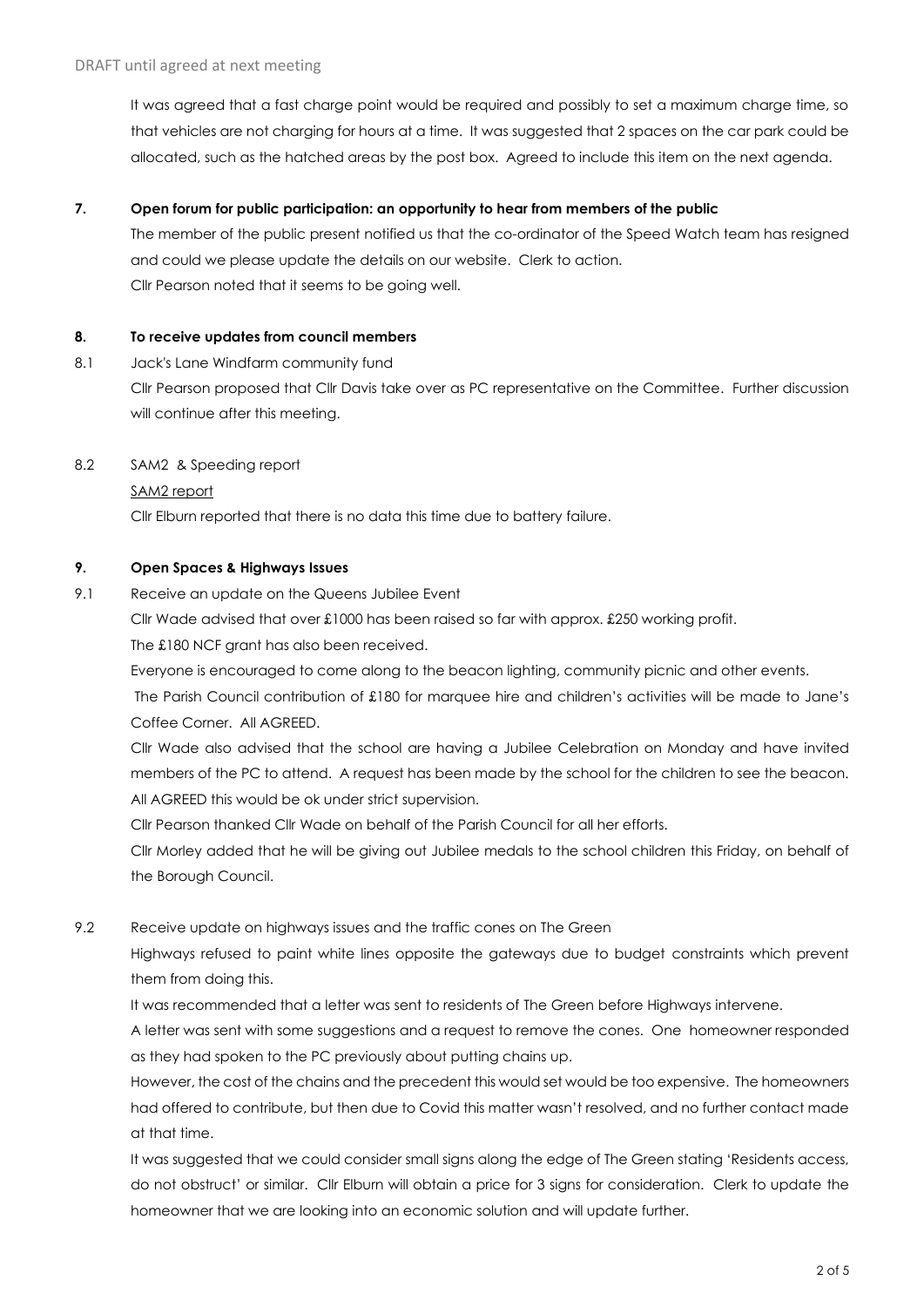#### 9.3 Receive an update on the Play Park

Cllr Wade advised that the contractors are looking to start on 23<sup>rd</sup> May and work should not take more than one week to complete. The grass has been cut in readiness and the signs on the gates have been updated by Cllr Wade. Cllr Wade agreed to continue to carry out the weekly visual check and record the findings.

#### **10. East Rudham Cemetery**

#### 10.1 To review the burial fees

Following discussion, the Council RESOLVED to increase the fees by 25%, based on research undertaken by Cllr Elburn. These fees will be implemented from 1st June 2022.

#### 10.2 To approve temporary change of maintenance operator

Cllr Elburn advised that the current contractor is out of action for approx. 6 months, due to personal circumstances. Cllr Elburn will confirm Keegan's price to look after the main areas in the meantime, also Cllr Wade suggested the contractor that looks after The Green around The Crown.

#### 10.3 To receive an update on the cemetery clean up

Cllr Pearson advised that this has started but it has become evident that this is a huge task. The working party has started to mark the graves out and there are some small expenses incurred for string and pegs. Some of the stone surrounds are in complete disrepair, which will either have to be repaired or removed. Weed killer has been put down and some new gravel is required for an initial tidy up. Cllr Wade proposed that approx. £200 is used from general reserves for new gravel. All AGREED. Cllr Pearson proposed that more funds are budgeted for next year so that further work may be carried out. All AGREED. Cllr Dawson is continuing to digitalise the graves.

#### **11. Newsletter**

Cllr Weeks will have the next edition completed by Thursday.

# **12. Planning Matters**

12.1 To receive results of applications.

21/01010/F | Change of use from butchers shop and premises to dwelling at J Kew Butcher

PC Comment – SUPPORTS | BCKLWN decision – REFUSED

21/01011/F | Construction of four Dwellings

PC Comment - SUPPORTS with reservations | BCKLWN decision - REFUSED

Cllr Wade suggested that we establish what reinforcement action will be taken following this decision. All AGREED. Clerk to action.

21/01012/F | Alterations and extension to dwelling at Old White Horse

PC Comment - OBJECTS | BCKLWN decision - REFUSED

22/00481/F | Mallard Cottage Station Road East Rudham King's Lynn Norfolk PE31 8SU

Single-storey extension to rear of dwelling. Insertion of 3 no. dormer windows to rear roof. (with associated internal alterations) Replacement Porch to front of dwelling. Erection of detached 3-Bay Garage and Store building on site.

PC comment – SUPPORTS BC decision - PENDING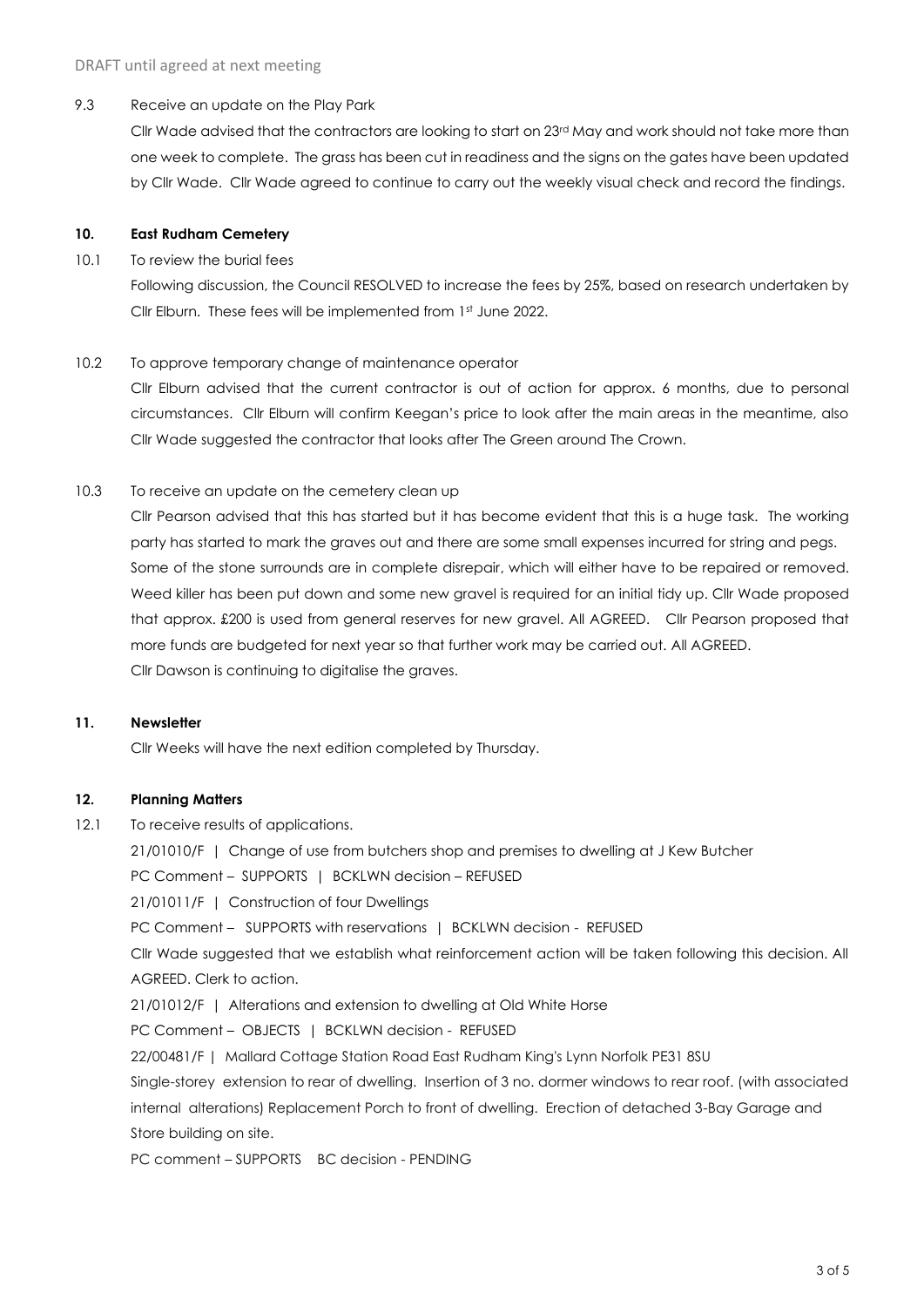12.2 To receive applications for consideration

22/00575/F | The Cottage, Broomsthorpe Road, East Rudham, PE31 8RG Rear two storey extension and minor internal alterations PC comment – SUPPORT 21/01373/F | Land Adjacent To 54 Bagthorpe Road East Rudham King's Lynn Proposed new residential dwelling Appeal reference: APP/V2635/W/21/3288964 PC comment - supported this originally –No further comment.

#### **13. To receive and consider any correspondence**

There was none.

#### **14. Financial Matters**

14.1 Note the Internal Audit Report

Di Dann carried out the internal audit. In her report she commented all matters where in good order, however she has made some minor advisory notes. It was agreed that these notes will be implemented by the Clerk.

14.2 To approve the Certificate of exemption

The Clerk read out the total annual payments and receipts. The Council then RESOLVED to approve the Certificate of Exemption. The Chairman and the Clerk signed the Certificate if Exemption on behalf of the Council.

- 14.3 To approve the Annual Governance Statement in the 2021-22 Annual Governance Annual Return (AGAR) The Clerk read out the statements in the Annual Governance section of the Annual Return requiring councillors to respond to each statement. The Council RESOLVED to approve the Annual Governance Statement.
- 14.4 To approve the Statement of Accounts in the 2021-22 AGAR The Clerk read out the figures in the Accounting Statement. The Council RESOLVED to approve the Statement of Accounts. The Chairman and the Clerk signed the AGAR on behalf of the Council.